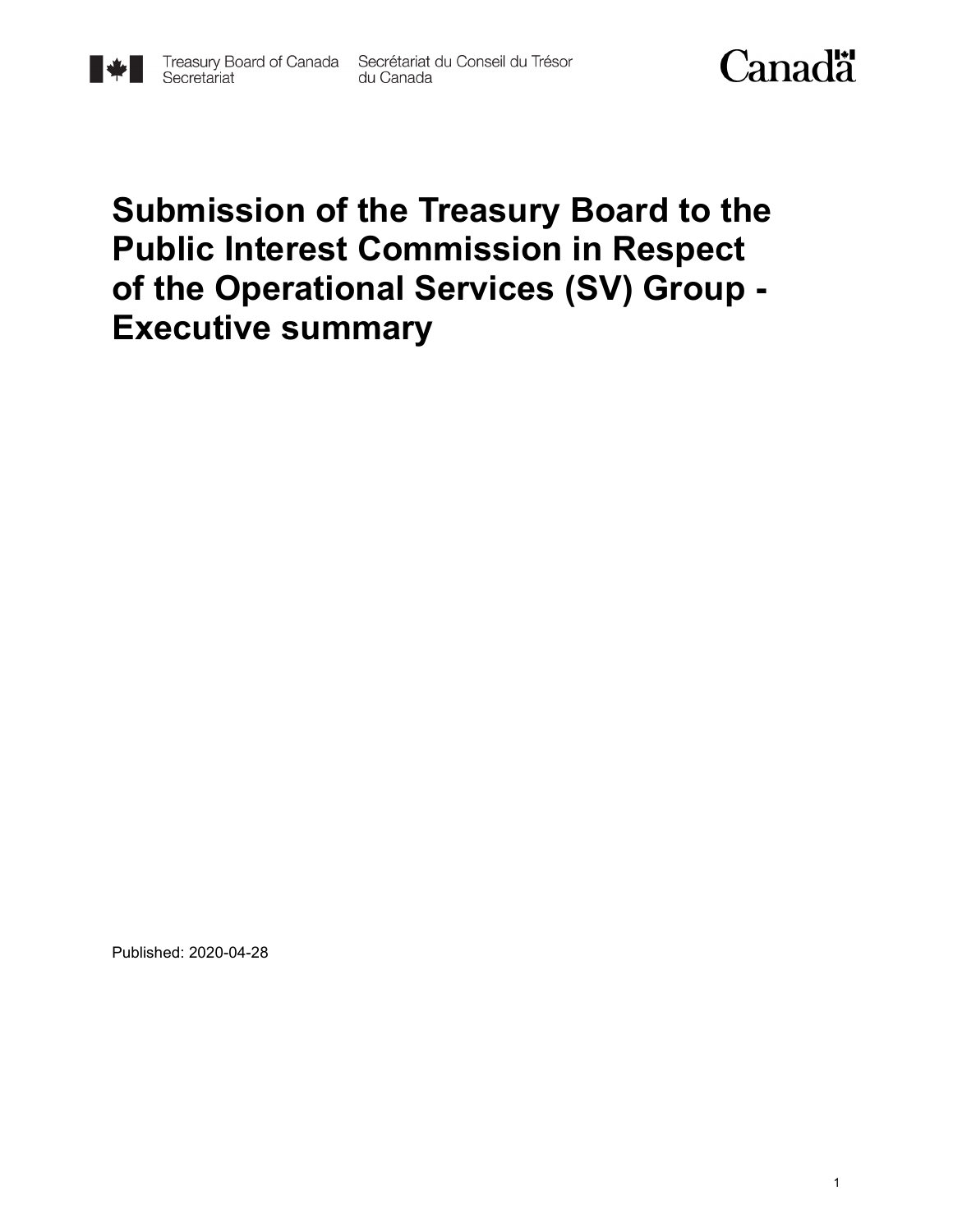© Her Majesty the Queen in Right of Canada, represented by the President of the Treasury Board, 2020

Published by Treasury Board of Canada, Secretariat 90 Elgin, Ottawa, Ontario, K1A 0R5, Canada

Catalogue Number: BT22-242/2020E-PDF ISBN or ISSN: 978-0-660-34743-1

This document is available on the Government of Canada website, [Canada.](https://www.canada.ca/en.html)ca

This document is available in alternative formats upon request.

Aussi offert en français sous le titre : Présentation du Conseil du Trésor à la commission de l'intérêt public concernant le groupe Services de l'exploitation (SV) - Sommaire exécutif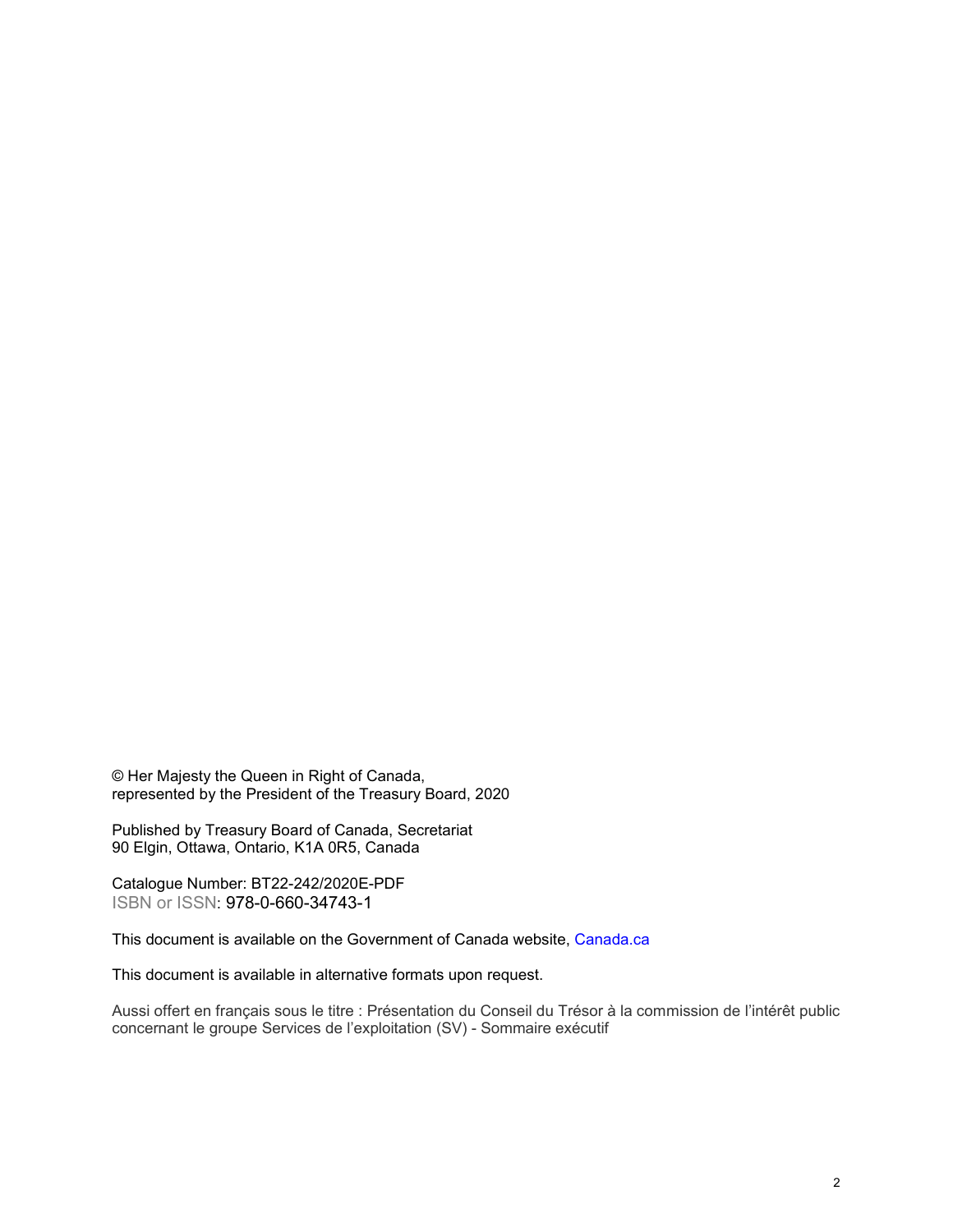

of Canada

# **Submission of the Treasury Board to the Public Interest Commission in Respect of the Operational Services (SV) Group**

# **Executive summary (full employer brief to be posted shortly)**

The Government of Canada is committed to good faith negotiations and has a history of negotiations that are productive and respectful of its dedicated workforce. Its approach to collective bargaining is to negotiate agreements that are reasonable for public service employees, bargaining agents, and the Canadian taxpayers.

Through good faith bargaining, the Government of Canada has reached 34 agreements during the current round of negotiations, covering more than 65,000 employees in the federal public service. This includes 17 agreements with 11 bargaining agents representing employees working in the CPA, as well as 17 agreements with four (4) bargaining agents representing employees working in separate agencies, including the Canada Revenue Agency (CRA), the National Research Council (NRC) and the National Film Board (NFB).

All 34 agreements cover a four-year period, and include pattern economic increases of 2.0%, 2.0%, 1.5% and 1.5%.

The settlements also include targeted improvements valued at approximately 1% over the term of the agreements. For most of the 34 groups, these improvements take the form of wage adjustments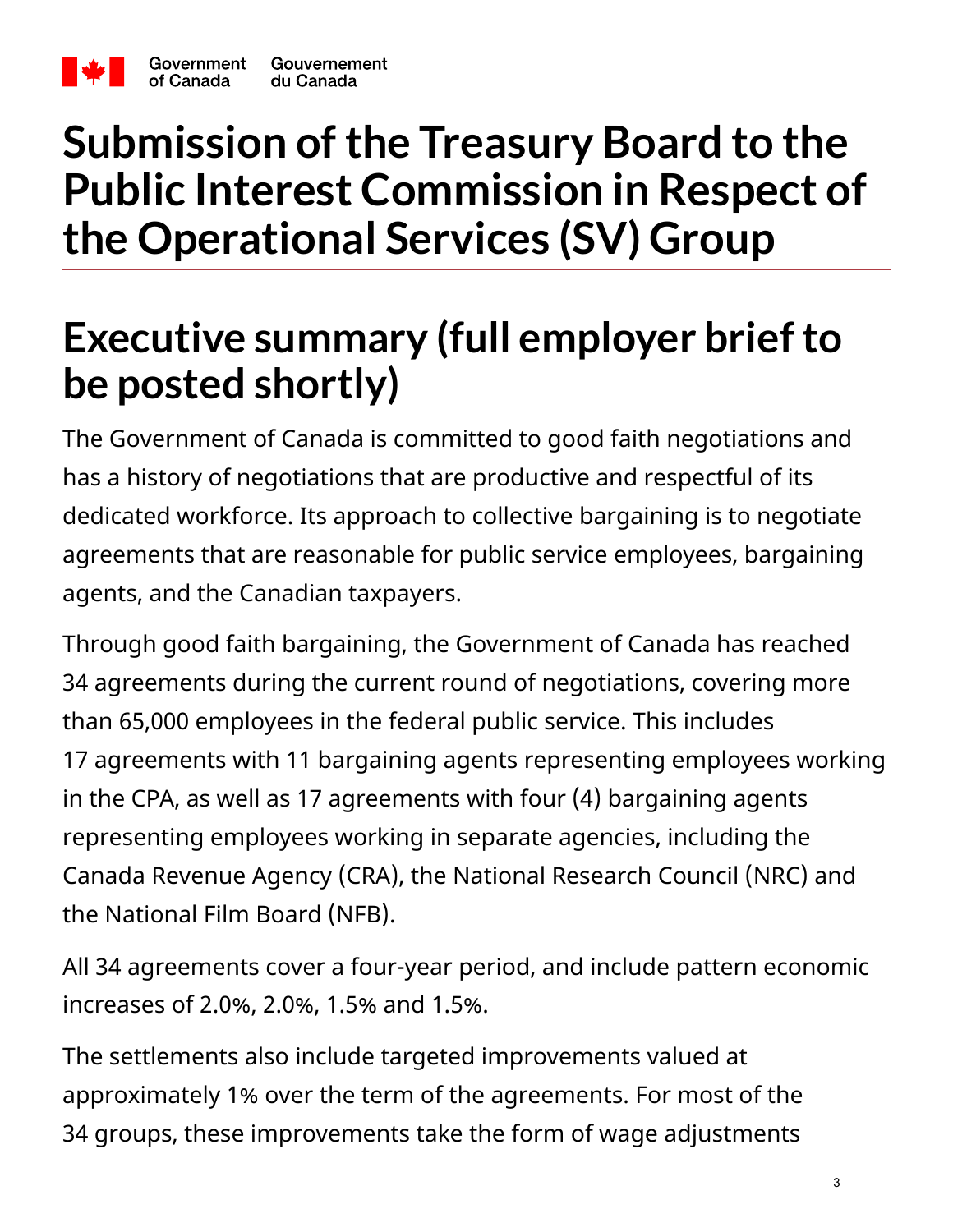staggered over two years: 0.8% in year one and 0.2% in year two. This includes the Economics and Social Services (EC) group represented by the Canadian Association of Professional Employees (CAPE), the Financial Management (FI) group represented by the Association of Canadian Financial Officers (ACFO), and the Architecture, Engineering and land Survey (NR) groups represented by the Professional Institute of the Public Service of Canada (PIPSC). For some other groups, including the Audit, Commerce and Purchasing (AV), the Health Services (SH) groups represented by PIPSC, and the Foreign Service (FS) group represented by the Professional Association of Foreign Service Officers (PAFSO), the parties jointly agreed to distribute the 1% differently based on the specific circumstances of each group; however, the total value of those targeted adjustments does not exceed 1%.

For all the agreements settled to date, the overall average annual increase is 2.0% per year over four years, before calculating the compounding effect. This takes into account the pattern economic increases of 2%, 2%, 1.5% and 1.5%, and the targeted increases valued at 1% over the term of the agreements.

Moreover, the settlements include a number of government-wide improvements that increase the overall value of the changes to the collective agreements. These include the introduction of new leave provisions for domestic violence and caregiving, improvements to the maternity and parental leave and allowance provisions, as well as an expansion to the definition of family that broadens the scope of certain leave provisions.

In addition, all the 34 agreements include the identical Memorandum of Understanding (MOU) on the implementation of collective agreements. The MOU outlines the new methodology for calculating retroactive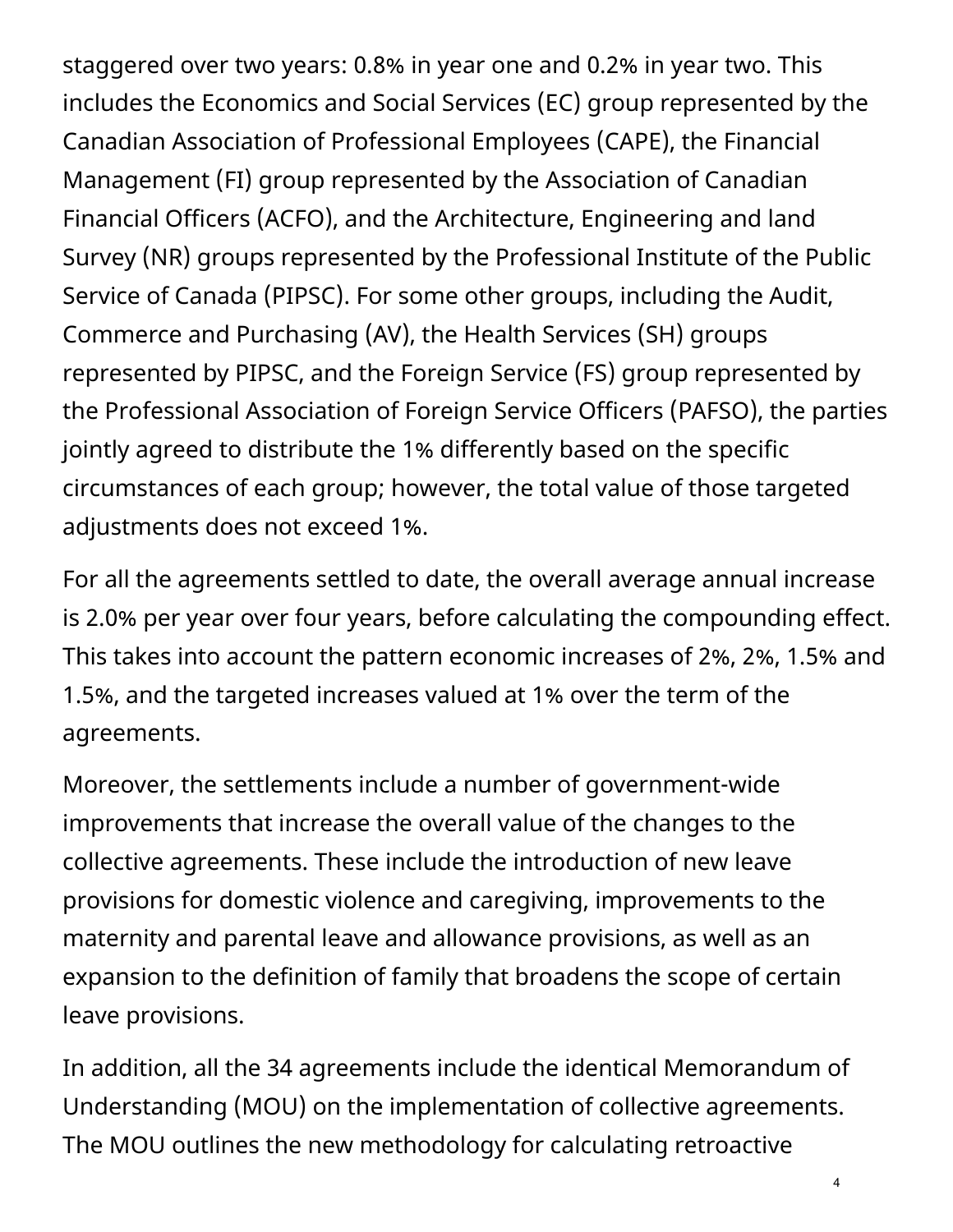payments and provides for longer timelines for implementing the agreements. The MOU also includes accountability measures and reasonable compensation for employees in recognition of the extended timelines.

Given the pay and HR systems in place and the ongoing challenges with pay administration, the Government of Canada has no flexibility to implement agreements on a different basis than what is included in the negotiated MOU. Agreeing to a different implementation process and timelines would represent bad faith bargaining on behalf of the government, as it would be agreeing to something that it cannot fulfill.

The evidence and analysis included in this presentation, which include information on recruitment and retention, external comparability, and the total compensation package provided to employees in the SV group, does not support providing economic increases and other non-monetary improvements to the SV group that deviate from the established pattern with the 34 groups in the federal public service. The information demonstrates that these employees benefit from competitive terms and conditions of employment and that the Employer's offer is reasonable and fair in the current economic environment.

#### **Recruitment and retention**

Section 175 of the Federal Public Service Labour Relations Act (FPSLRA) (Exhibit #2) states that a public interest commission must take into account recruitment and retention considerations in the conduct of its proceedings and in making its report:

**a)** the necessity of attracting competent persons to, and retaining them in, the public service in order to meet the needs of Canadians;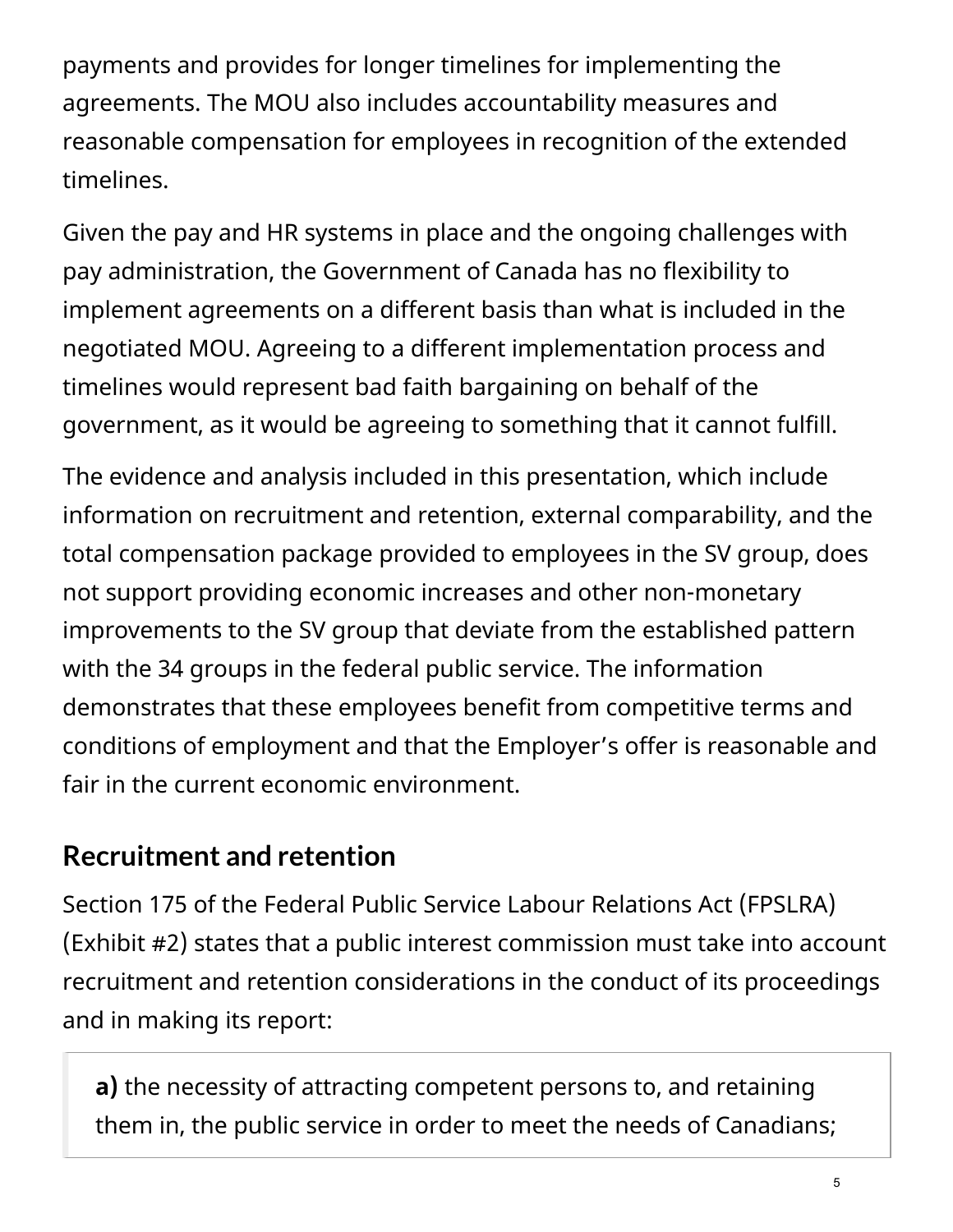The evidence on recruitment and retention strongly suggests that compensation levels for the SV group are appropriate to attract and retain a sufficient number of employees. There is no indication that increases above the pattern established to date for the federal public service with represented employees are needed to recruit and retain employees in the SV group.

The hiring departments of SV employees, which include Agriculture and Agri-Food Canada, Correctional Service Canada, Fisheries and Oceans Canada, National Defence, Public Services and Procurement Canada and the Royal Canadian Mounted Police (Civilian Staff), have not identified widespread recruitment and retention issues for the SV group. External separations, especially as they pertain to voluntary separations for reasons other than retirement, are very low – only 0.7% of employees in the SV bargaining unit. In addition, departments run successful recruitment processes for the SV group.

The Public Service Employee Survey (PSES) results indicate a very high level of job satisfaction in the SV group as a whole, with approximately 88% of employees in the group reporting to liking their job. This further supports the notion that the SV group is healthy from a recruitment and retention standpoint.

### **External comparability**

Section 175 of the FPSLRA also states that a public interest commission must take into account external comparability in the conduct of its proceedings and in making its report: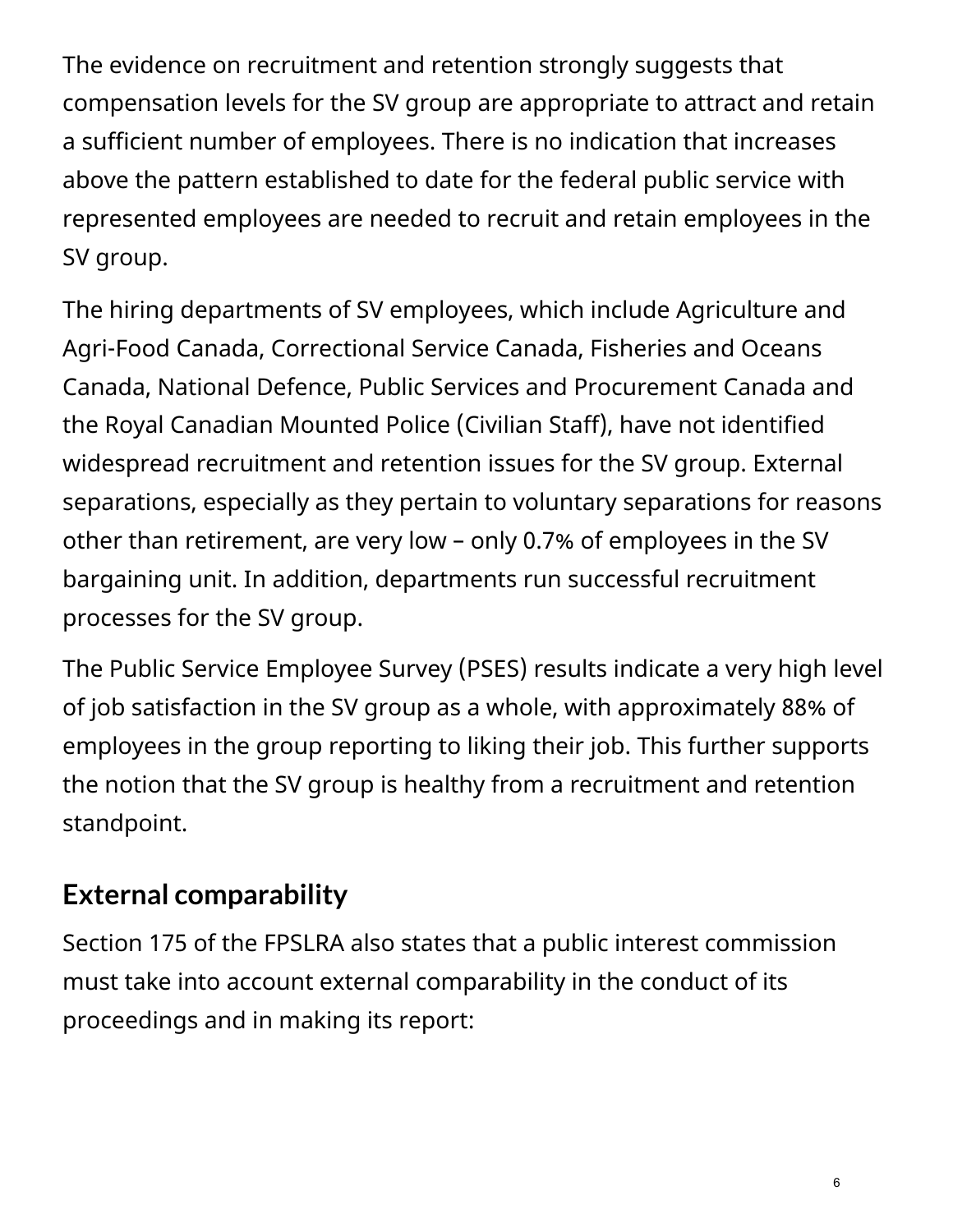**b)** the necessity of offering compensation and other terms and conditions of employment in the public service that are comparable to those of employees in similar occupations in the private and public sectors, including any geographic, industrial or other variations that the public interest commission considers relevant;

As noted in the 2019 pay study conducted by Mercer Canada LLC, an independent HR firm with significant expertise in conducing wage comparability studies, evaluated the 2017 salaries paid to employees in 18 benchmark positions in the SV group. The results of the study show that SV wages are either competitive with or leading with the 2018 salaries paid in the external the market for comparable jobs for all but one position.

Moreover, the wage growth for the majority of the SV subgroups (40.5% to 93.9%) has significantly outpaced cumulative increases as represented by the change in the Consumer Price Index (CPI) inflation (36.8%) between 2000 and 2017.

It should also be noted that Mercer performed a joint wage study with the PSAC to determine market relativity for the Ships' Crews (SC) group positions within the SV Group. Primary research was completed based on the benchmark roles for the SC group. The results showed that the SC group currently have wages that are comparable with the market.

#### **Bargaining Agent proposals**

The Bargaining Agent has submitted an extensive list of proposals in this round of bargaining.

The PSAC has tabled 19 proposals that are common to all PSAC groups, including above pattern economic increases, two additional designated paid holidays per year, and increased vacation leave entitlements. 7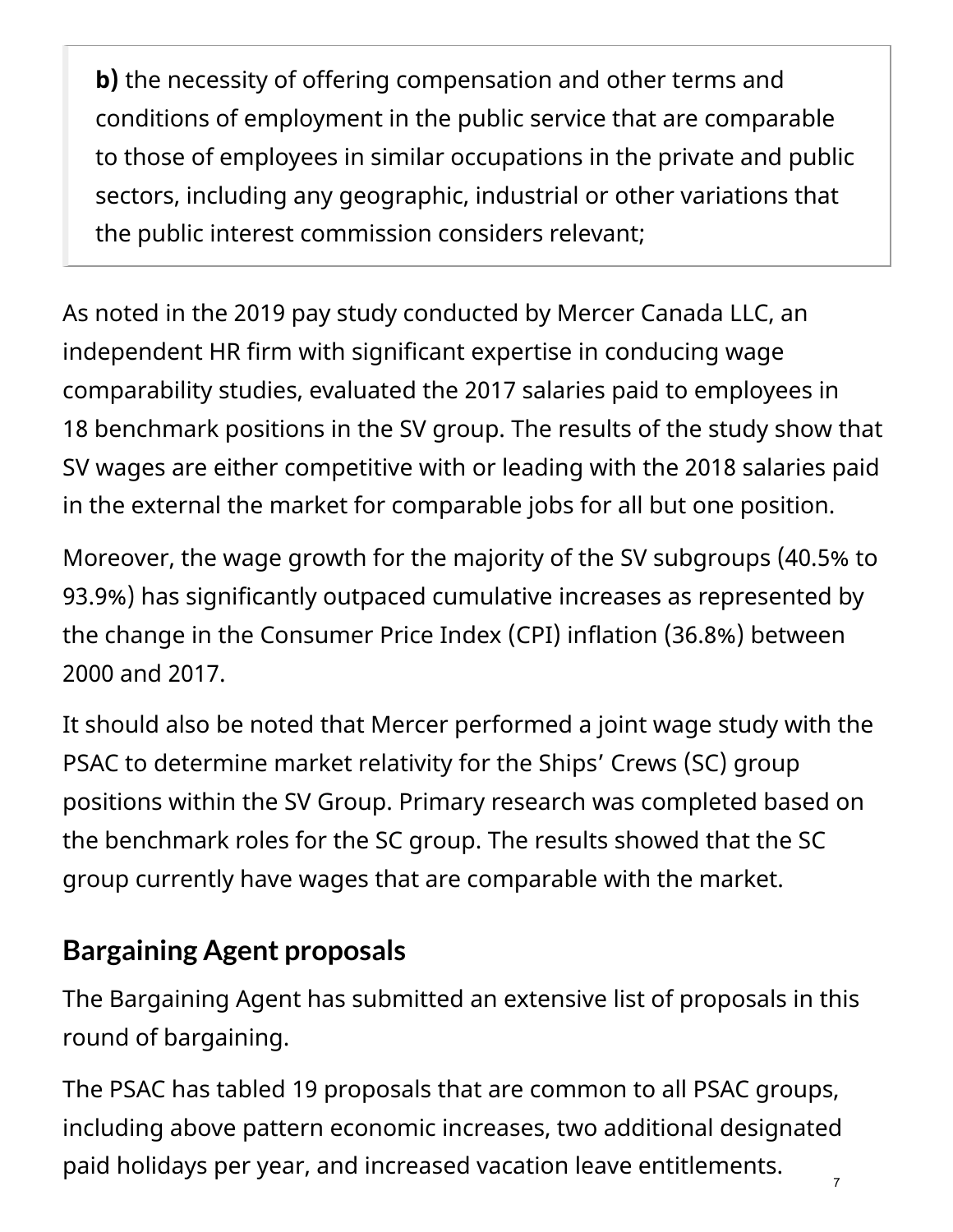The PSAC has also tabled 55 changes that are specific to the SV table, within 22 articles and 6 appendices. These changes include increases to leave provisions, new allowances, and other monetary and non-monetary elements that currently do not exist in the SV agreement and/or in other collective agreements in the CPA.

As noted in the table below and detailed in Part II, Table 4, the PSAC monetary proposals are significant and represent a total ongoing cost of over \$268 million or 37.87% of the SV group wage base.  $^1$ 

| <b>Bargaining Agent monetary proposals</b>  | <b>Ongoing cost</b> | % of wage base |  |  |
|---------------------------------------------|---------------------|----------------|--|--|
| Common proposals                            | \$9,771,593         | 1.38%          |  |  |
| <b>SV-specific proposals</b>                |                     |                |  |  |
| Economic increase of 3.25% over three years | \$73,114,585        | 10.33%         |  |  |
| Wage adjustments                            | \$84,470,416        | 11.93%         |  |  |
| Wage restructures                           | \$14,645,436        | 2.07%          |  |  |
| Other monetary improvements                 | \$86,103,481        | 12.16%         |  |  |
| <b>Total</b>                                | \$268,105,510       | 37.87%         |  |  |

The Employer's position is that the Bargaining Agent's proposals violate the replication principle, where the results of a third-party process should replicate as closely as possible what would have been achieved had the parties negotiated a settlement on their own. The Employer submits that the Bargaining Agent's proposals do not reflect what the parties would have bargained.

Additionally, the PSAC's proposals are unsubstantiated based on available data and associated metrics related to recruitment and retention and internal and external comparability.

### **Employer proposals**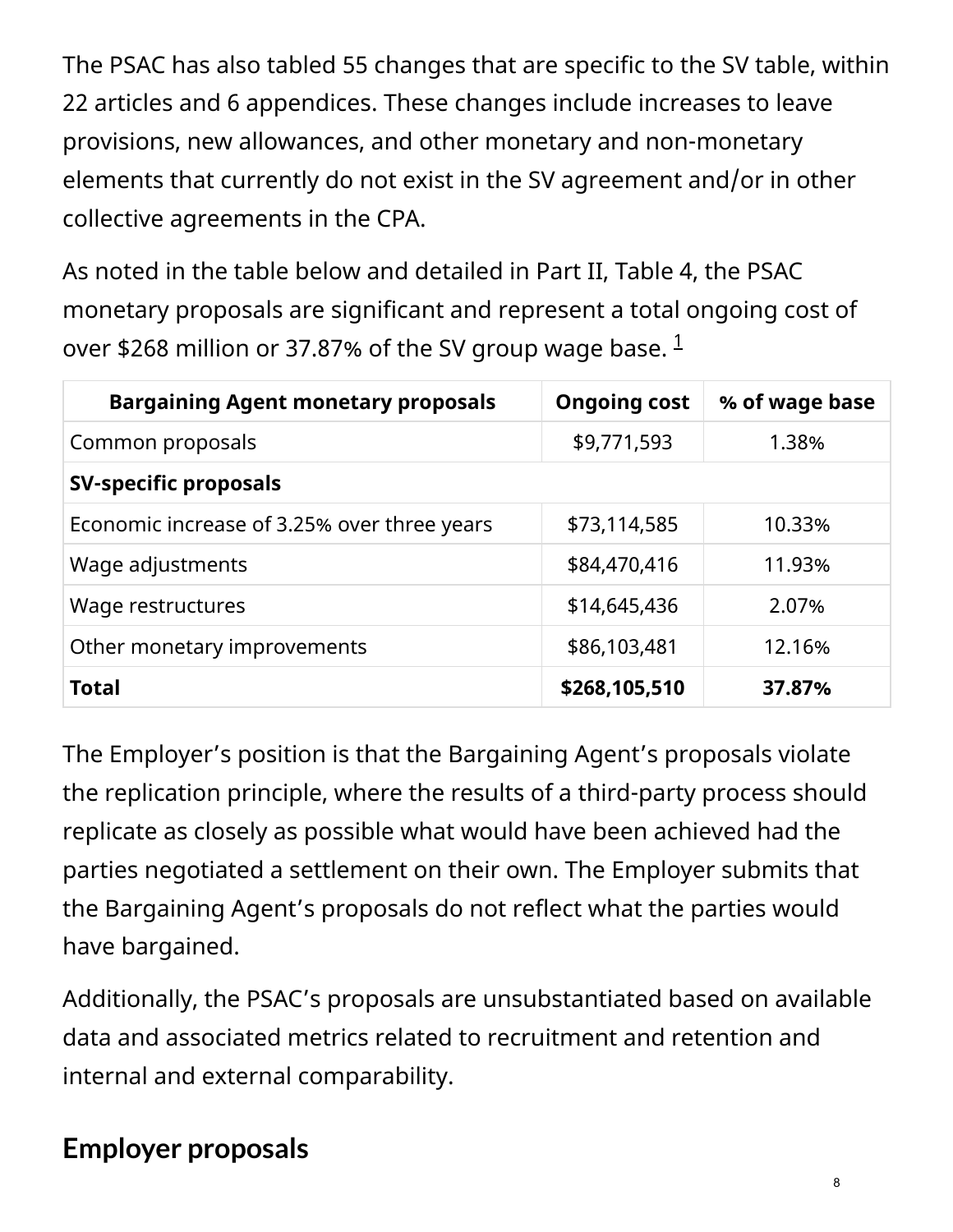The Employer is of the view that the SV agreement is a mature agreement that does not require major changes. As such, the Employer is submitting a reduced package of proposals that includes modest economic increases and changes to leave provisions that are aligned with what has been agreed to with 34 other groups in the current round of bargaining.

The Employer's monetary proposals, with the associated costs, are included below.

| <b>Employer monetary proposals</b>                                        | <b>Ongoing</b><br>cost | % of wage<br>base |  |
|---------------------------------------------------------------------------|------------------------|-------------------|--|
| <b>Common proposals</b>                                                   |                        |                   |  |
| 10 days of paid leave for domestic violence                               | \$94,671               | 0.01%             |  |
| Expanded provisions for definition of family (various<br>articles)        | \$411,612              | 0.06%             |  |
| Parental leave without pay (standard/extended period)                     | Cost<br>neutral        | 0.00%             |  |
| Caregiving leave without pay related to critical illness                  | \$520,278              | 0.07%             |  |
| <b>SV-specific proposals</b>                                              |                        |                   |  |
| Pattern economic increases over four years: 2.0%, 2.0%,<br>1.5%, and 1.5% | \$50,880,482           | 7.18%             |  |
| An additional 1% for group-specific adjustments                           | \$7,496,919            | 1.06%             |  |
| <b>Total</b>                                                              | \$59,403,962           | 8.39%             |  |

The Employer's proposal also includes the MOU on the implementation of the collective agreement negotiated with the 34 other groups in the federal public service (Exhibit #3). Given the pay and HR systems in place and the associated challenges, the Government of Canada has no flexibility to implement agreements on a different basis. Agreeing to a different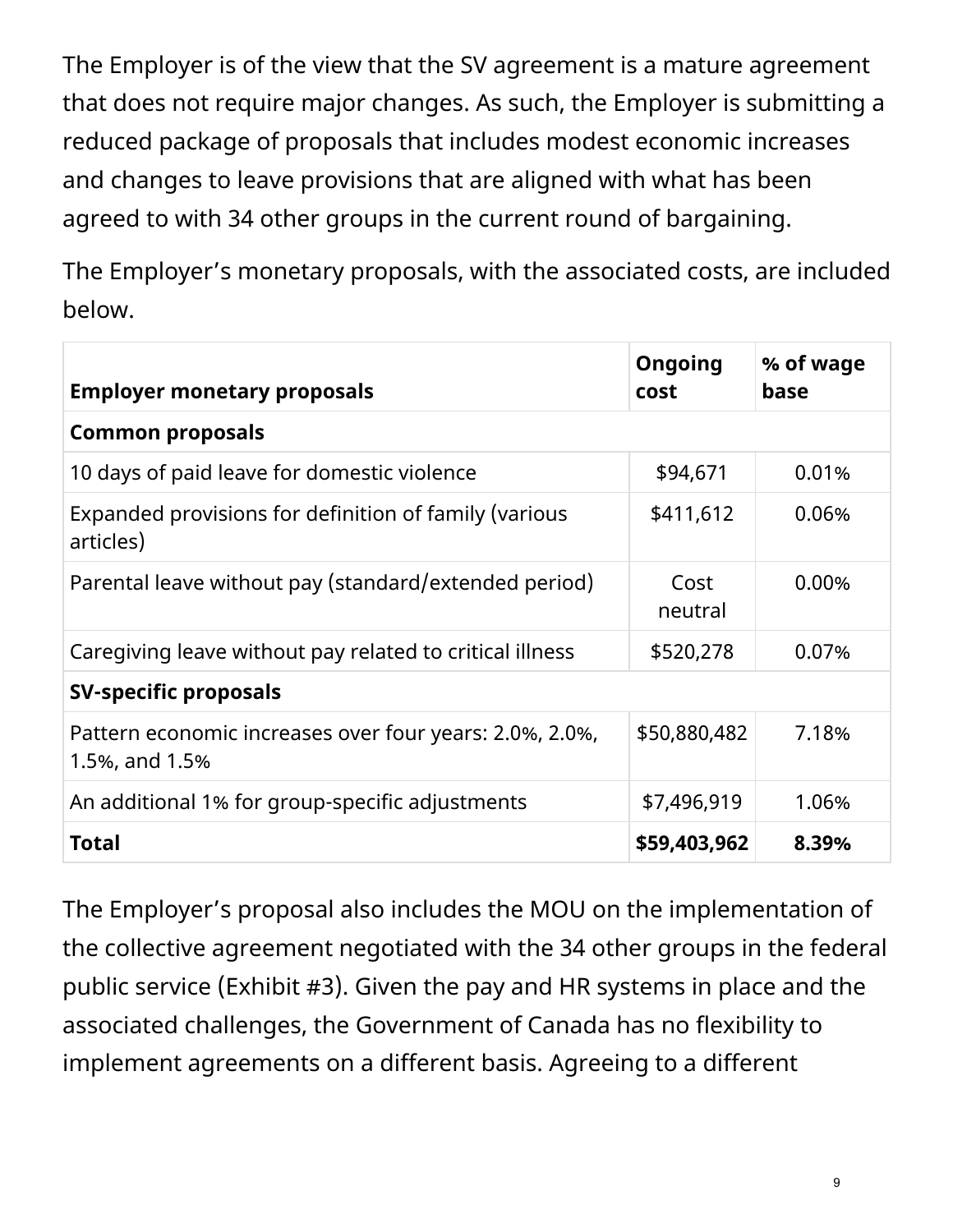implementation process and timelines would represent bad faith bargaining on behalf of the government, as it would be agreeing to something that it cannot fulfill.

Given the high volume of outstanding proposals submitted by the Bargaining Agent, the Employer requests that the PSAC target a limited number of proposals that take into account the current collective bargaining landscape and recent negotiation outcomes with other federal public service bargaining agents. The large number of proposals make it challenging for the parties to identify and focus their work on key priorities; a more limited number of proposals is expected to meaningfully improve the likelihood of settlement. The Employer respectfully suggests that the Commission issue a direction in that regard and direct the parties to return to negotiations with a reduced number of proposals, prior to the issuance of the Commission's report.

#### **Damages related to the Phoenix pay system**

In 2017, the PSAC and other CPA Bargaining Agents chose to create and mandate a joint senior-level Employer-Union Phoenix subcommittee to resolve the issue of damages incurred by employees related to the Phoenix pay system. Between 2017 and 2019, this committee worked independently from the collective bargaining tables.

On June 12, 2019, an agreement was reached between the Employer and 15 Bargaining Agents on Phoenix damages (Exhibit #4). The PSAC did not agree to the terms of the agreement, which includes up to five days of paid leave, and compensation for monetary and non-monetary losses.

This agreement settled the damages portion of the pending recourse by these Bargaining Agents and their members following the filing of unfair labour complaints, as well as policy and individual grievances.